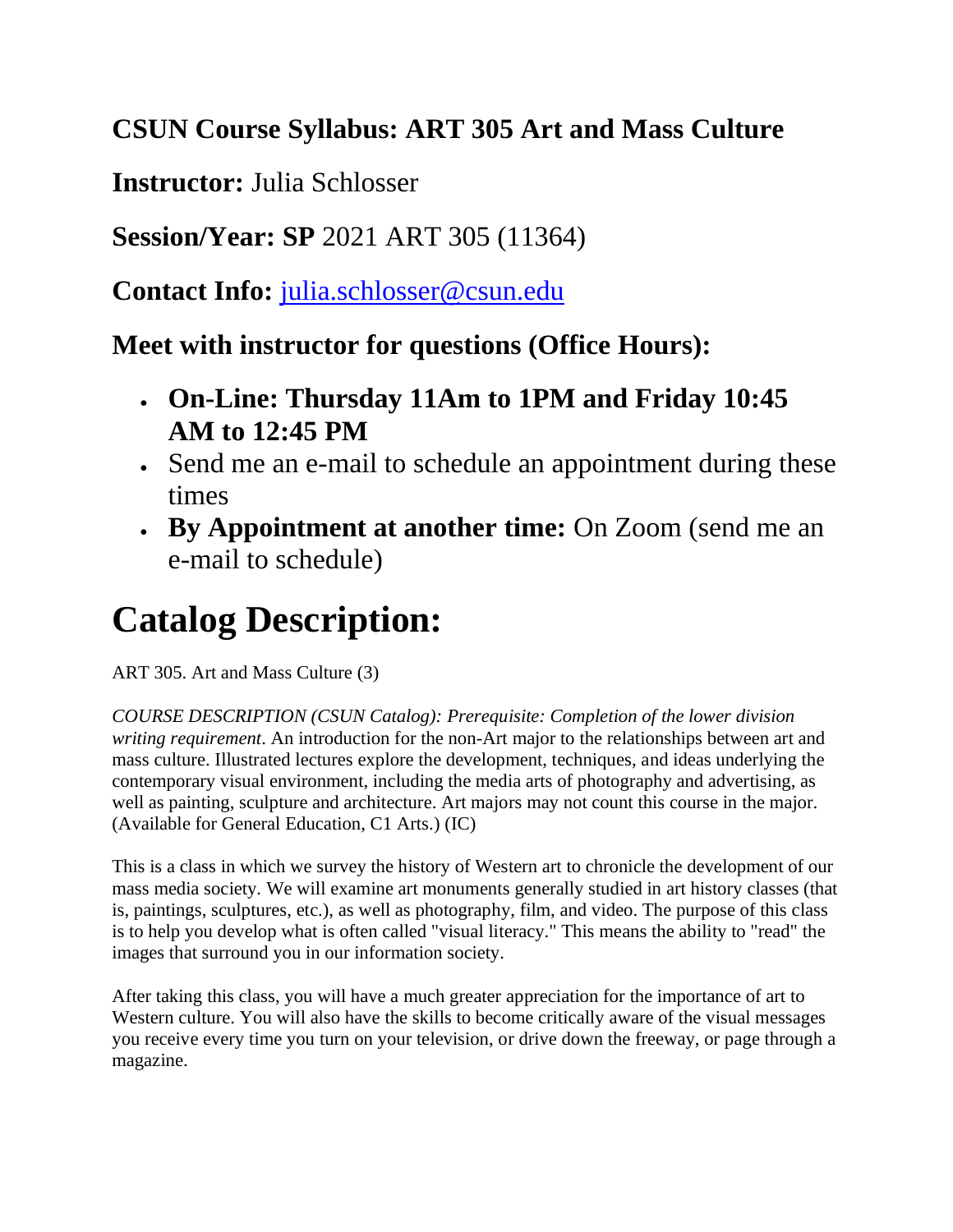#### **Student Learning Objectives:**

- *Basic Skills:* You will receive knowledge, theories, and concepts about art history; acquire the ability to develop a paper topic in the field of art history.
- *Art Knowledge:* Broaden your knowledge of historical and contemporary art and your understanding of cultural and historical contexts of art.
- *Critical Thinking:* Analyze, interpret, and question traditional methodologies and preconceived notions of art and art making.

#### **GENERAL EDUCATION STUDENT LEARNING OUTCOMES FOR ARTS & HUMANITIES:**

**Goal:** Students will understand the rich history and diversity of human knowledge, discourse, and achievements of their own and other cultures as they are expressed in the arts, literatures, religions, and philosophy.

#### **Students will:**

- 1. Students will acquire competent knowledge and skills in various art media, concepts and methodologies.
- 2. Students will produce a competent body of individual and collaborative work suitable for a liberal arts degree, for the local, national and global marketplace.
- 3. Students will solve visual problems at a competent level, including understanding/application of the elements of art and principles of design.
- 4. Students will utilize and apply critical thinking skills to communicate ideas for their intended audience at a competent level in visual, oral, and written formats.
- 5. Students will acquire historical and contemporary knowledge of diverse cultural and aesthetic contexts, including political, visual and material culture.

### **Information Competence (GE Designation IC)**

Goal: Students will progressively develop information competence skills throughout their undergraduate career by developing a basic understanding of information retrieval tools and practices as well as improving their ability to evaluate and synthesize information ethically.

### **Student Learning Outcomes**

Students will:

1. Determine the nature and extent of information needed.

2. Demonstrate effective search strategies for finding information using a variety of sources and methods.

3. Locate, retrieve, and evaluate a variety of relevant information including print and electronic formats.

4. Organize and synthesize information in order to communicate effectively.

5. Explain the legal and ethical dimensions of the use of information.

### **This class is WI, or Writing Intensive (GE Designation WI)**

Goal: Students will develop their abilities to express themselves and the knowledge they have obtained through practicing various forms of writing within different disciplinary contexts.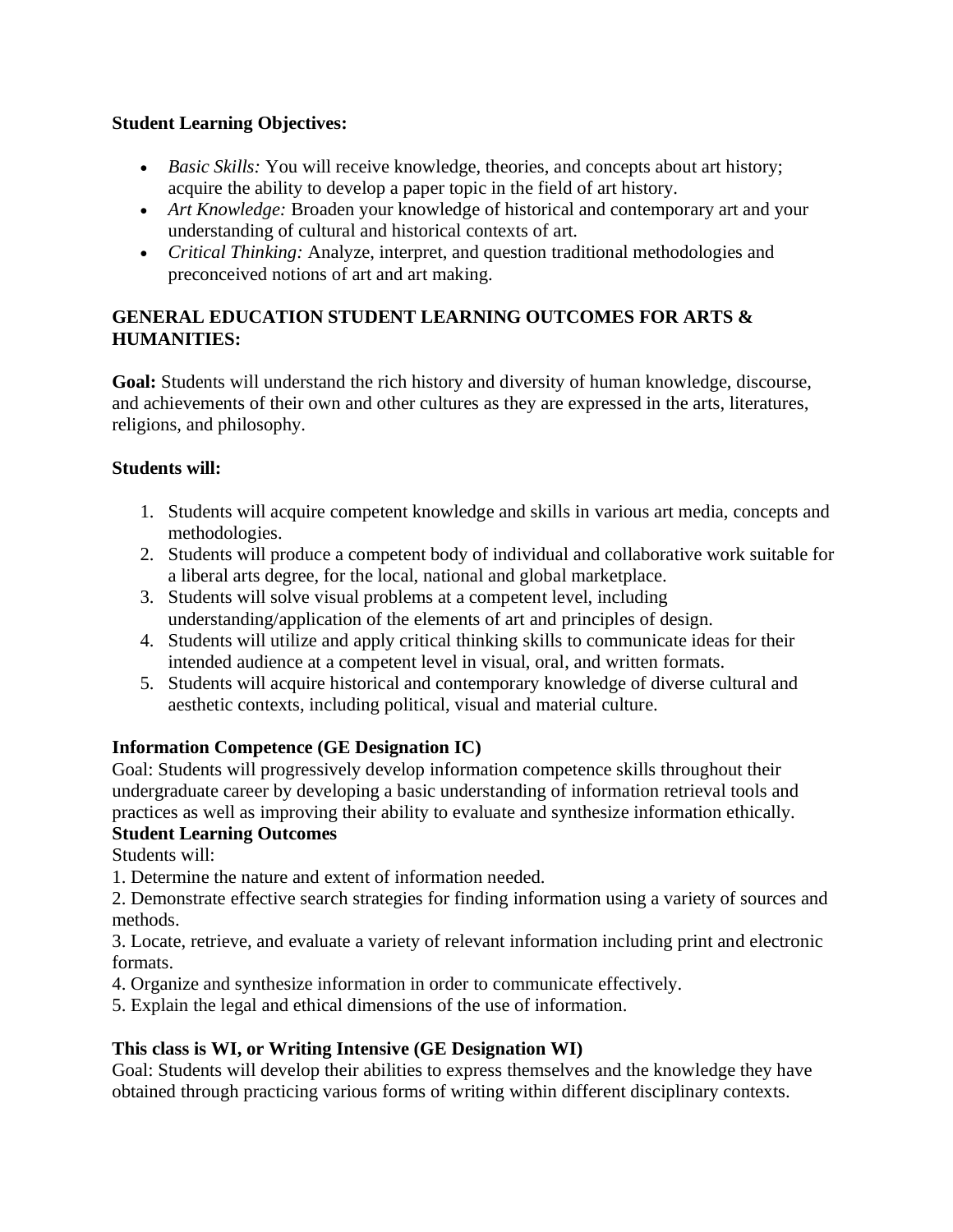Writing intensive courses will build upon the skills gained in the Analytical Reading and Expository Writing section of Basic Skills. In each WI course students will be required to complete writing assignments totaling a minimum of 2,500 words (8-10 pages).

#### **Student Learning Outcomes**

Students will:

- 1. Develop and clearly define their ideas through writing;
- 2. Ethically integrate sources of various kinds into their writing;
- 3. Compose texts through drafting, revising, and completing a finished product;

4. Express themselves through their writing by posing questions, making original claims, and coherently structuring complex ideas;

5. Revise their writing for greater cogency and clarity;

6. Utilize adopted communication modes and documentation styles of specific disciplines (MLA, APA, Chicago, CBE, etc) where appropriate.

### **Canvas:**

Welcome to Canvas, our learning management system! Canvas will work in any modern web browser. Your browser should have both cookies and JavaScript enabled. Browsers: Firefox 3 (or later); Google Chrome 11 (or later); MS Internet Explorer 7 (or later); Safari 4 (or later). Most of you will find our class Canvas site fairly straight forward. You may watch this tutorial to be sure you understand how Canvas works: https:/[/www.csun.edu/it/canvas-guides](http://www.csun.edu/it/canvas-guides)

### **Readings:**

All reading assignments are located on CANVAS

Each week we will be reading electronic sources and watching videos in addition to reading a chapter from the e-text *Art & Mass Media* by Betty Ann Brown, an e-book available online on our Canvas Art 305 page.

Students must read the entire *Art & Mass Media* text (available for FREE on your Canvas home page, chapter by chapter, week by week). Also, review the weekly online videos, take a quiz on each chapter, complete the essays, and the research project

### **Assessment and Evaluation:**

Self-check quiz Module 0 - 5 points

Icebreaker community building discussion – 6 points

Essays (12 @ 5 points each) - 60 points

Quizzes (12 @ 10 points each) - 120 points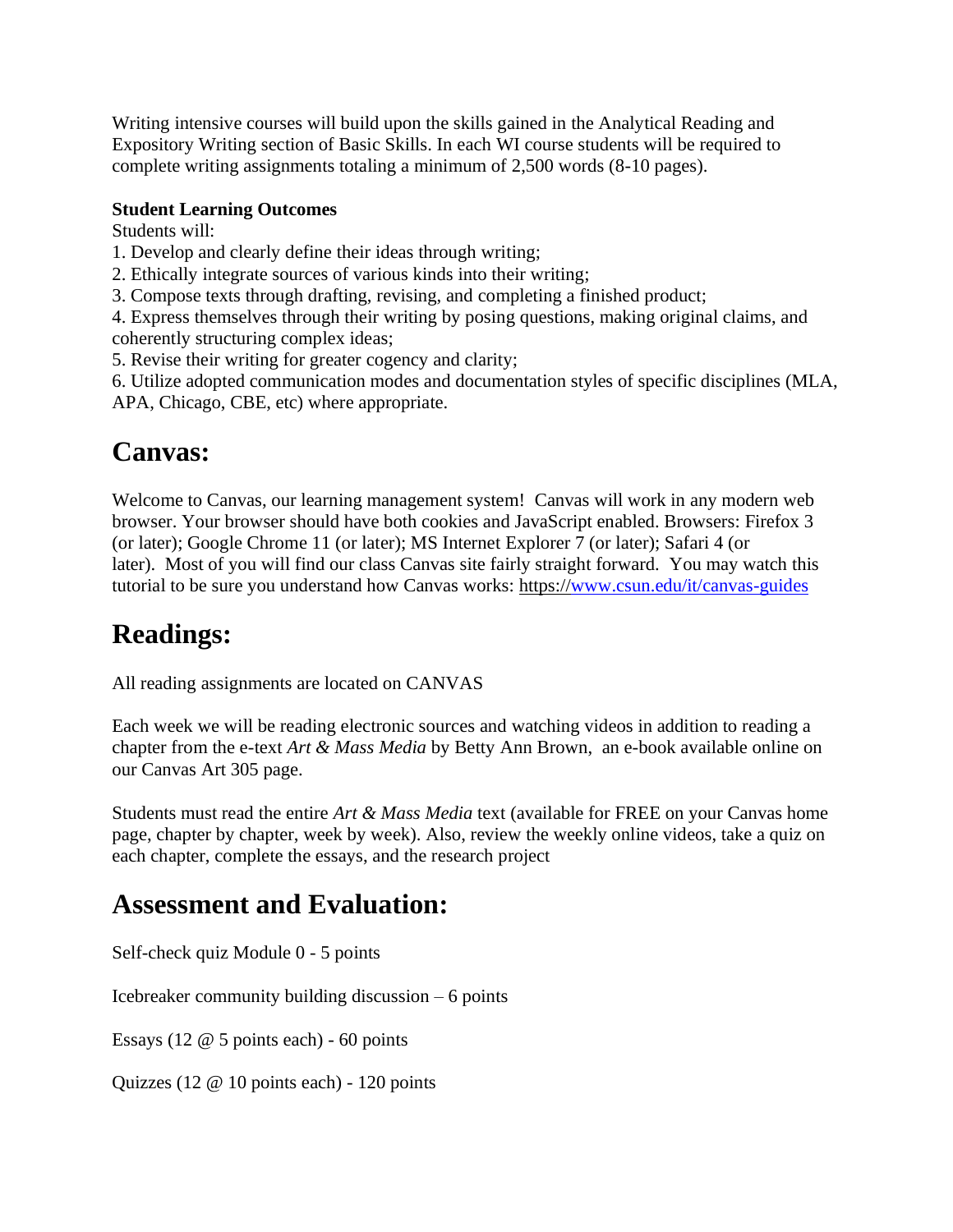#### Research Paper - 20 points

Grades are based on a total of 211 points for the paper, essays, assignments and quizzes. A maximum of 217 points is possible with 2 extra credit assignments.

- Please check the Canvas Grades tab for the most up-to-date course point total.
- This grade total is approximate and is subject to change during the semester.

Grade table assigns percentages to final course grades.

### **Name Range**

A table that contains the grading scheme data. Each row contains a name, a maximum percentage, and a minimum percentage. In addition, each row contains a button to add a new row below, and a button to delete the current row.

| A             | 100%     | to 94%   |
|---------------|----------|----------|
| $A-$          | $< 94\%$ | to 90%   |
| $B+$          | $< 90\%$ | to 87%   |
| B             | $< 87\%$ | to $84%$ |
| $B-$          | < 84%    | to 80%   |
| $C+$          | $< 80\%$ | to 77%   |
| $\mathcal{C}$ | $< 77\%$ | to $74%$ |
| $C-$          | < 74%    | to 70%   |
| $D+$          | < 70%    | to $67%$ |
| D             | $< 67\%$ | to 64%   |
| $D-$          | $< 64\%$ | to 61%   |
| $\mathbf F$   | < 61%    | to $0\%$ |

### **Essays:**

You will have an opportunity to discuss the artworks and ideas that you are learning about through weekly essays. There will be 12 essay questions this semester. Essays are graded on content and style. Most importantly, be sure that you answer the question asked in its entirety and that your essay is polished.

Essays are due on Sundays by 10 pm. You may submit them earlier in the week to help you with quiz prep. No late work will be accepted.

# **Quizzes:**

There will be 12 quizzes this semester that will test your understanding of class material and your ability to interpret the material you have studied. The quizzes will consist of 10 multiple choice questions and you will have 15 minutes to answer them. Quizzes are available between Mondays 6am and Thursdays 10pm. You have 4 full days in which take the quiz each week. Be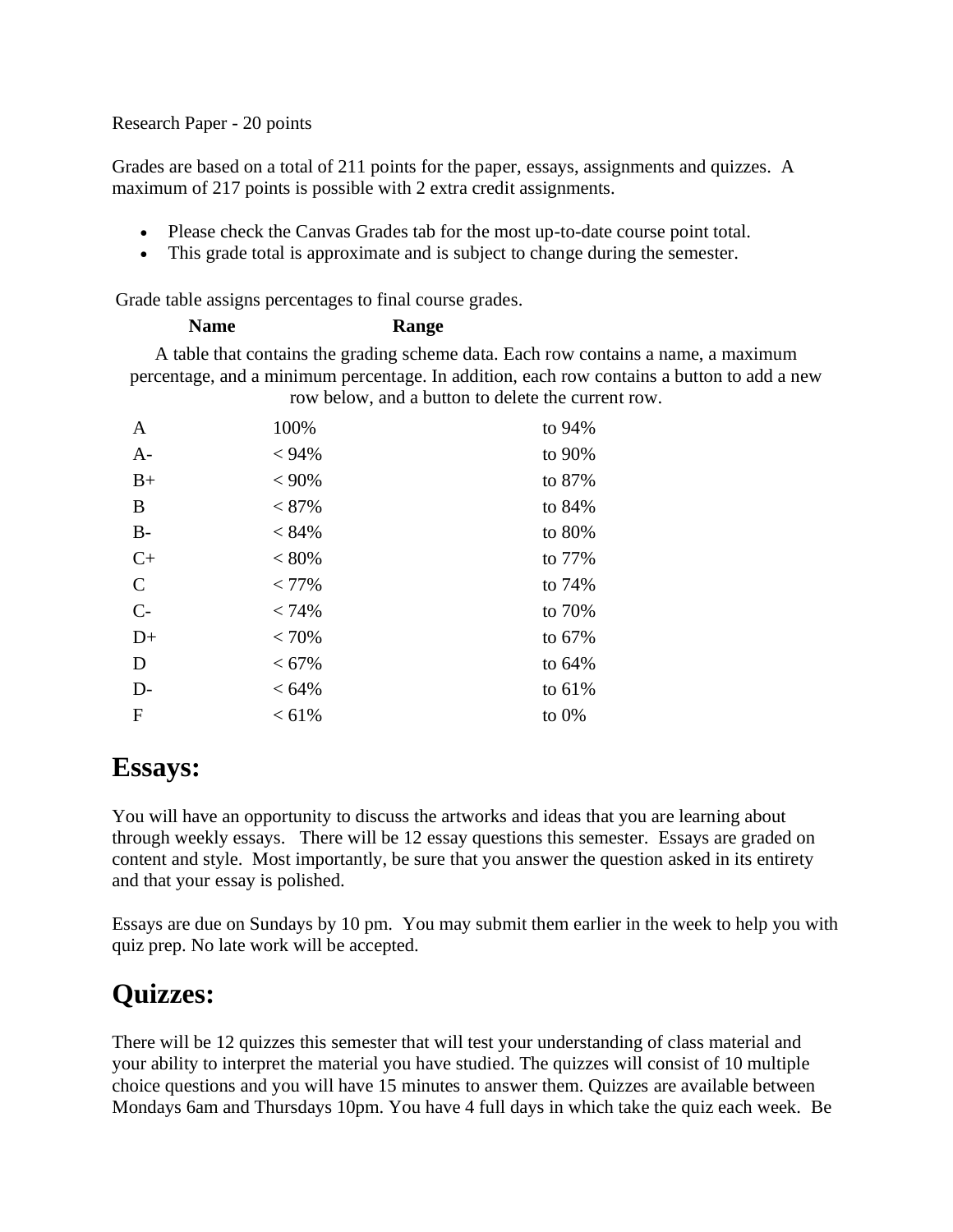sure you can take ALL quizzes otherwise this course is NOT right for you. Your score will be posted after the quiz availability period has ended. There are no quiz make-ups or substitutions.

### **Research Paper:**

We will go over the paper assignment and expectations on CANVAS. No late work will be accepted.

# **Writing Tip:**

If you'd like to improve your writing or if English is not your first language, please consider working closely with the Writing Center in Oviatt Library (818) 677-2033 and finding at least two outside proofreaders (whose command of the English language you admire) to look over your work before you submit it.

### **Students with Disabilities:**

If you have a disability and need accommodations, please register with the Disability Resources and Educational Services (DRES) office or the National Center on Deafness (NCOD). The DRES office is located in Bayramian Hall and can be reached at (818) 6772684. NCOD is located in Jeanne Chisholm Hall and can be reached at (818) 677-2054.

# **Plagiarism/Academic Dishonesty:**

Please refer to the Student Academic Integrity Policy Statement in your schedule of classes on the CSUN website. Any suspected incidents of cheating/plagiarism will be reported to the Office of the Vice President for Student Affairs/Academic Dishonesty.

Any disputes will be turned over to the Office of the Vice President for Student Affairs/Academic Dishonesty for resolution.

#### <https://catalog.csun.edu/policies/student-conduct-code/>

Cheating and plagiarism will not be tolerated. If you are caught cheating or plagiarizing in any form (this means copying and pasting information from websites, books, journals), you will receive a zero on the assignment. You may redo the assignment with a 30% grade penalty. A second incident of plagiarism or cheating will result in a grade of zero for the assignment with no opportunity to redo.

To succeed in this class: Put your research material into your own words, **cite your source**, and you will meet the requirements for the course.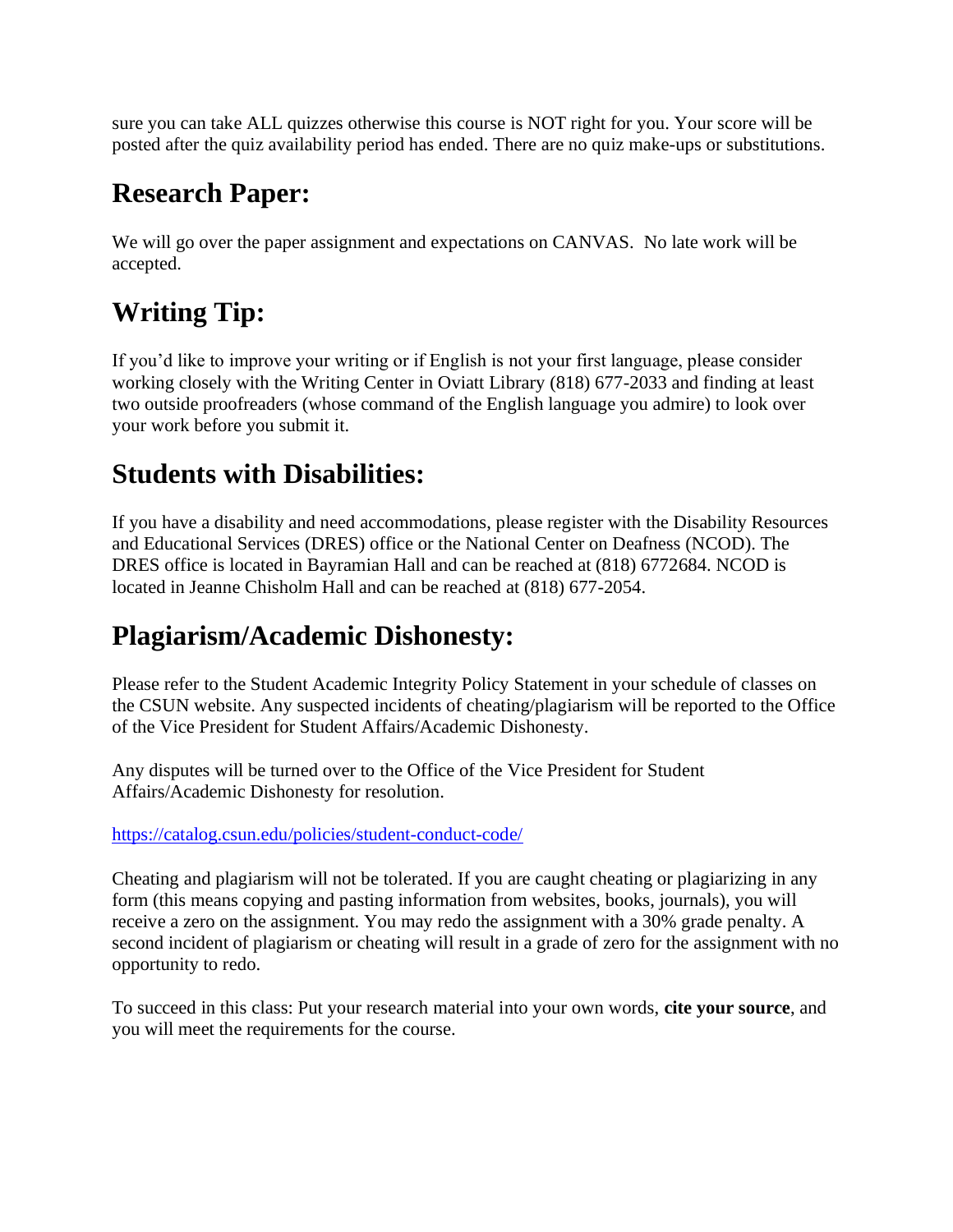# **Attendance and Participation, Late work:**

Because this is an entirely online class, your attendance is your participation. Since there are no late assignments accepted, it is your responsibility to log on to Canvas at least twice a week to check course deadlines and announcements and to submit your weekly discussions and complete the weekly quizzes. If you fall behind, please contact me as soon as you are able so we can work out a plan for you to be successful in the class. Turning on Canvas Notifications and downloading the Canvas Student App on your phone will help you succeed.

# **Professional Attitudes and Practices:**

Please be courteous to the instructor and to fellow students in your online community. Please refer to the student code of conduct on the CSUN website for information on the professional attitudes and practices you are expected to uphold in the virtual classroom:

<https://catalog.csun.edu/policies/student-conduct-code/>

<https://calstate.policystat.com/policy/6742744/latest/>

<https://calstate.policystat.com/policy/6742449/latest/>

# **Topics and Activities:**

Please refer to Canvas for the most up-to-date semester course schedule.

# **Bibliography:**

Ask me for any additional reading material on the subjects covered in this class.

# **Dropping:**

It is the student's responsibility to make sure they have officially dropped the class by the University deadline if a grade of 'W' is desired. Check the academic calendar for more information.

# **Grade Disputes:**

Students have until the end of the semester following the one in which they are enrolled in the course to resolve any and all grade disputes. It is the student's responsibility to keep and maintain any materials needed to challenge the grade. The Canvas site for this class will close on the last day of finals week, so please make sure you have accessed any materials you need before then.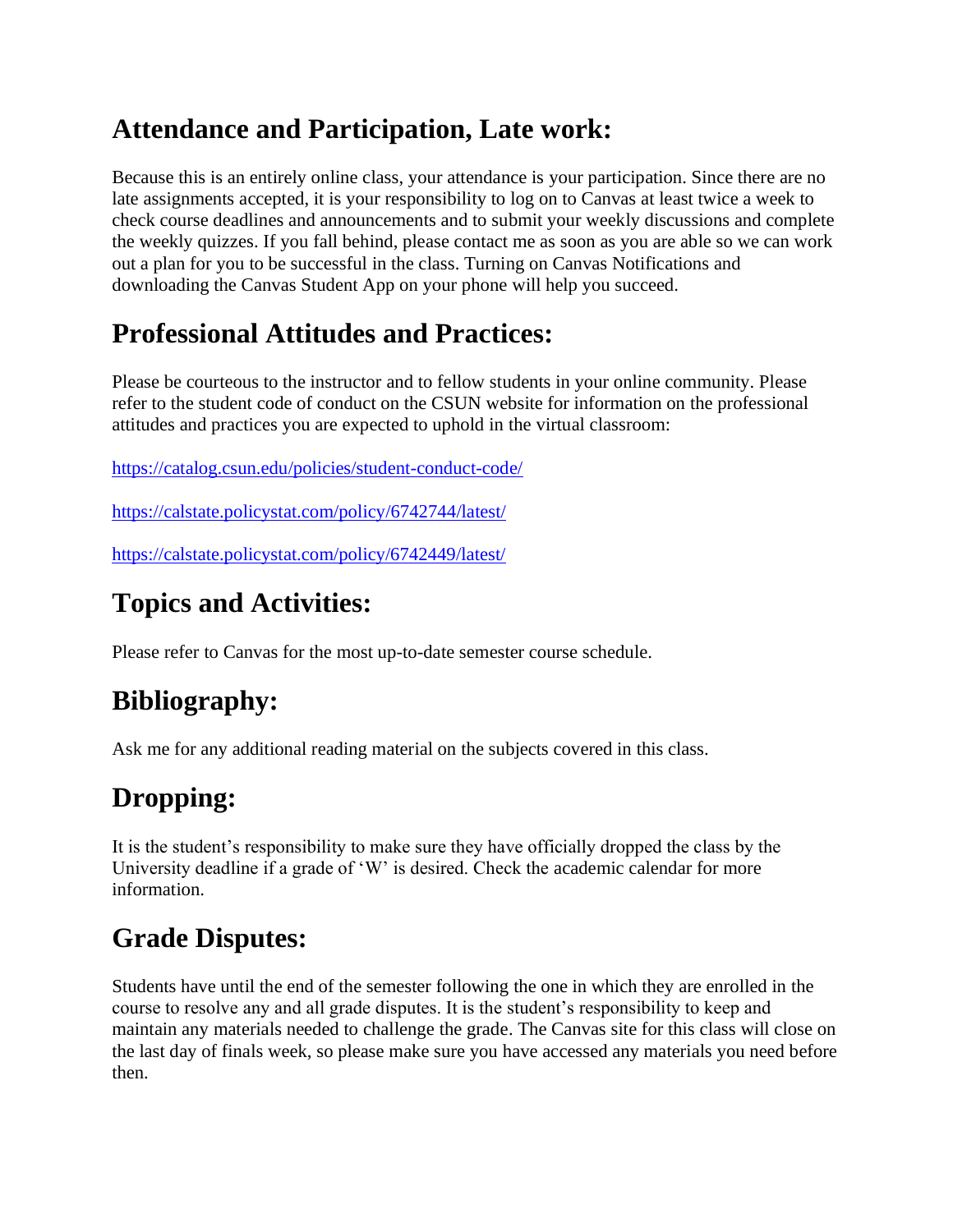# **Support Services for Students: (During Covid, not all may apply.)**

 [Food Pantry](http://www.csun.edu/undergraduate-studies/faculty-development/%20https:/www.csun.edu/mic/csun-food-pantry) at CSUN: Anybody who faces challenges securing food or housing and believes this impacts course performance, should contact CSUN's Food Pantry website and the corresponding contacts.

**[Emergency MataCare grants,](https://www.csun.edu/financialaid/matacare-emergency-grant) one-time grants to prevent evictions, urgent child care issues,** etc.

 [University Counseling Center](http://www.csun.edu/counseling/students) (USU): Did you know part of your tuition covers a certain number of free counseling sessions each year? Once you leave CSUN, these sessions can cost up to \$200 per hour.

**[Help lines](http://www.csun.edu/counseling/urgent-care) (after hours when the USU is closed) for numerous topics/needs (e.g., suicide,** drug, rape, LGBQT, military, or any crisis). You don't have to handle intense feelings alone!

[Sexual Assault & Violence:](http://www.csun.edu/eqd/shine-light) CSUN offers the support you or a friend may need.

**[Matador Escort:](http://www.csun.edu/police/matador-patrol)** You don't have to walk alone on campus- call an escort.

E [Learning Resource Center](http://www.csun.edu/undergraduate-studies/learning-resource-center) offers tutoring, a writing center, & more.

**[Campus computer labs](http://www.csun.edu/it/campus-computer-labs)** 

To de-stress, go to the [spa-like Oasis](http://www.csun.edu/oasis/faqs) for relaxation or our Student Recreation Center [\(SRC\).](http://www.csun.edu/src/) Many professors wish they could use these two places for free like you can.

**P** [Disabilities Resource Educational Services \(DRES\).](http://www.csun.edu/dres) If you had an IEP in the past, you can receive assistance in college too. OR, maybe you are still curious to know if you have undiagnosed learning challenge; get tested and start using DRES assistance before you graduate.

**Fo** [Student Health](http://www.csun.edu/shc)

[Career Center](http://www.csun.edu/career/services) for resume writing & interviewing

**[Clubs & Organizations:](https://www.csun.edu/mic/club-and-organizations-directory)** Hopefully a dozen people have already advised you to ["get involved"](http://www.csun.edu/studentaffairs/students) at CSUN in something that interests you.

# **SYLLABUS STATEMENTS REGARDING SEXUAL MISCONDUCT DISCLOSURES AND MAINTAINING A RESPECTFUL LEARNING ENVIRONMENT**